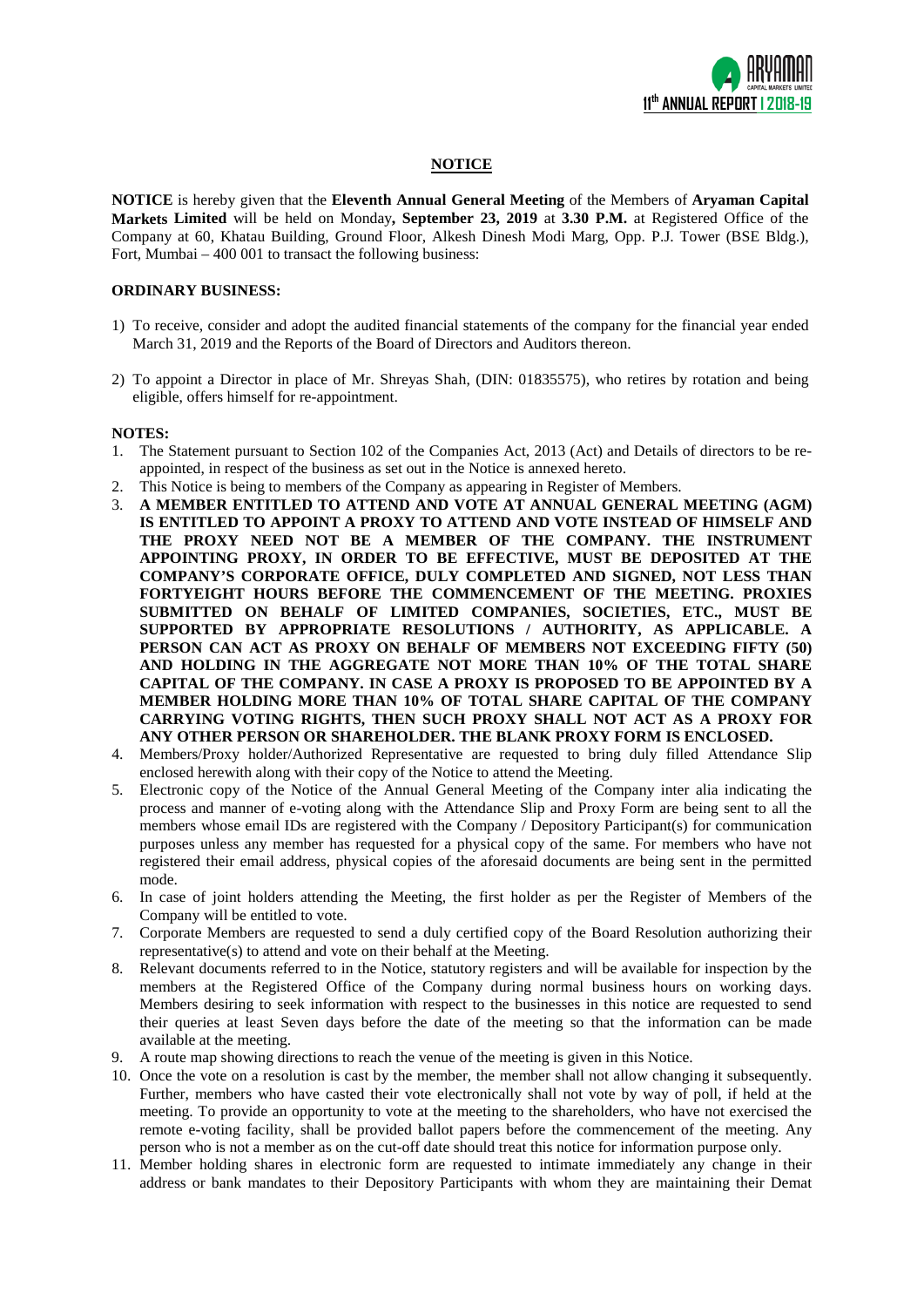

Accounts. Members holding shares in physical form are requested to advise any change in their address or bank mandates immediately to the Company / RTA viz. Bigshare Service Private Limited.

- 12. SEBI has mandated the submission of Permanent Account Number (PAN) by every participant in securities market. Members holding shares in electronic form, are therefore, and requested to submit their PAN to their Depository Participants with whom they maintain their Demat Accounts. Members holding shares in physical form and submit their PAN to the Company/ RTA viz. Bigshare Services Private Limited.
- 13. Members who have not registered their e-mail addresses so far are requested to register their e-mail address for receiving all communication including annual report, notices, circulars, etc. from the Company electronically.
- 14. The Register of Members and Share Transfer Books of the Company will remain closed from Tuesday, September 17, 2019 to Monday, September 23, 2019 (both days inclusive).

### 15. **Voting through electronic means:**

- 1. In compliance with provisions of Section 108 of the Companies Act, 2013, Rule 20 of the Companies (Management and Administration) Rules, 2014 as amended by the Companies (Management and Administration) Amendment Rules, 2015 and Regulation 44 of the Securities and Exchange Board of India (Listing Obligations and Disclosure Requirements) Regulations 2015 (Listing Regulations), the Company is pleased to provide members facility to exercise their right to vote on resolutions proposed to be considered at Annual General Meeting by electronic means and the business may be transacted through e-Voting Services. The facility of casting the votes by the members using an electronic voting system from a place other than venue of the Annual General Meeting ("remote e-voting") will be provided by National Securities Depository Limited (NSDL).
- 2. The facility for voting through ballot paper shall be made available at the AGM and the members attending the meeting who have not cast their vote by remote e-voting shall be able to exercise their right at the meeting through ballot paper.
- 3. The members who have cast their vote by remote e-voting prior to the AGM may also attend the AGM but shall not be entitled to cast their vote again.
- 4. The remote e-voting period commences on **Friday, September 20, 2019 (9:00 A.M.)** and ends on **Sunday, September 22, 2019 (5:00 P.M.)**. During this period members' of the Company, holding shares either in physical form or in dematerialized form, as on the cut-off date of **Monday, September 16, 2019** may cast their vote by remote e-voting. The remote e-voting module shall be disabled by NSDL for voting thereafter. Once the vote on a resolution is cast by the member, the member shall not be allowed to change it subsequently.
- 5. The voting rights of members shall be in proportion to their shares of the paid up equity share capital of the Company as on the cut-off date of **Monday, September 16, 2019** Any person, who acquires shares of the Company and become member of the Company after dispatch of the notice and holding shares as of the cut-off date i.e. **Monday, September 16, 2019**
- 6. Any person, who acquires shares of the Company and become member of the Company after dispatch of the notice and holding shares as of the cut-off date i.e. **Monday, September 16, 2019**, may obtain the login ID and password by sending a request at  $\frac{\text{evoting }@ \text{nsdl.co.in}}{\text{evoting }@ \text{nsdl.co.in}}$ . However, if you are already registered with NSDL for remote e-voting then you can use your existing user ID and password for casting your vote. If you forgot your password, you can reset your password by using "Forgot User Details/Password" option available on [www.evoting.nsdl.com](http://www.evoting.nsdl.com/) or contact NSDL
- at the following toll free no.: 1800-222-990. 7. How do I vote electronically using NSDL e-Voting system? *The way to vote electronically on NSDL e-Voting system consists of "Two Steps" which are mentioned below:*

# **Step 1 : Log-in to NSDL e-Voting system at<https://www.evoting.nsdl.com/> Step 2 : Cast your vote electronically on NSDL e-Voting system.**

| Step 1:                                                                                             |                                        |                                                                                                 |  |  |  |  |
|-----------------------------------------------------------------------------------------------------|----------------------------------------|-------------------------------------------------------------------------------------------------|--|--|--|--|
|                                                                                                     | How to Log-into NSDL e-Voting website? |                                                                                                 |  |  |  |  |
|                                                                                                     |                                        | 1. Visit the e-Voting website of NSDL. Open web browser by typing the following URL:            |  |  |  |  |
|                                                                                                     |                                        | https://www.evoting.nsdl.com/either on a Personal Computer or on a mobile.                      |  |  |  |  |
|                                                                                                     | 2.                                     | Once the home page of e-Voting system is launched, click on the icon "Login" which is available |  |  |  |  |
|                                                                                                     |                                        | under 'Shareholders' section.                                                                   |  |  |  |  |
| A new screen will open. You will have to enter your User ID, your Password and a Verification<br>3. |                                        |                                                                                                 |  |  |  |  |
|                                                                                                     |                                        | Code as shown on the screen.                                                                    |  |  |  |  |
|                                                                                                     |                                        | Alternatively, if you are registered for NSDL eservices i.e. IDEAS, you can log-in at           |  |  |  |  |
|                                                                                                     |                                        | https://eservices.nsdl.com/ with your existing IDEAS login. Once you log-in to NSDL eservices   |  |  |  |  |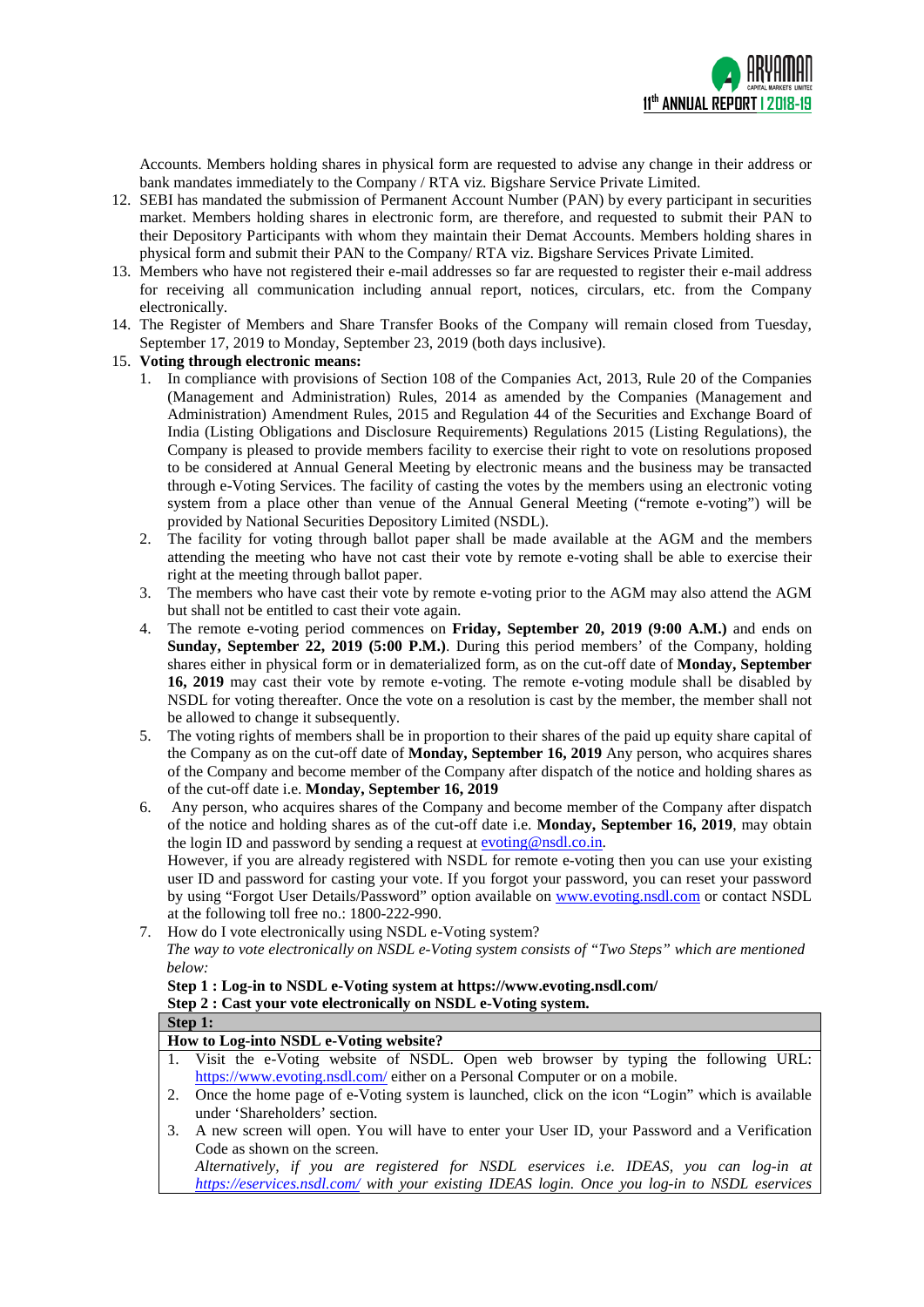

*after using your log-in credentials, click on e-Voting and you can proceed to Step 2 i.e. Cast your vote electronically.*

4. Your User ID details are given below :

| Manner of holding shares i.e. Demat   Your User ID is:        |                                                                                                                                                                   |
|---------------------------------------------------------------|-------------------------------------------------------------------------------------------------------------------------------------------------------------------|
| (NSDL or CDSL) or Physical                                    |                                                                                                                                                                   |
| a) For Members who hold shares in demat<br>account with NSDL. | 8 Character DP ID followed by 8 Digit Client ID<br>For example if your DP ID is IN300*** and<br>Client ID is $12*****$ then your user ID is<br>$IN300***12******$ |
| b) For Members who hold shares in demat<br>account with CDSL. | 16 Digit Beneficiary ID<br>For example if your Beneficiary ID<br><b>1S</b><br>12************** then your user ID<br><i>is</i><br>17**************                 |
| c) For Members holding shares in Physical<br>Form.            | EVEN Number followed by Folio Number<br>registered with the company<br>For example if folio number is $001***$ and<br>EVEN is 101456 then user ID is 101456001*** |

- 5. Your password details are given below:
	- a) If you are already registered for e-Voting, then you can user your existing password to login and cast your vote.
	- b) If you are using NSDL e-Voting system for the first time, you will need to retrieve the 'initial password' which was communicated to you. Once you retrieve your 'initial password', you need to enter the 'initial password' and the system will force you to change your password.
	- c) How to retrieve your 'initial password'?

(i) If your email ID is registered in your demat account or with the company, your 'initial password' is communicated to you on your email ID. Trace the email sent to you from NSDL from your mailbox. Open the email and open the attachment i.e. a .pdf file. Open the .pdf file. The password to open the .pdf file is your 8 digit client ID for NSDL account, last 8 digits of client ID for CDSL account or folio number for shares held in physical form. The .pdf file contains your 'User ID' and your 'initial password'.

(ii) If your email ID is not registered, your 'initial password' is communicated to you on your postal address.

- 6. If you are unable to retrieve or have not received the " Initial password" or have forgotten your password:
	- a) Click on ["Forgot User Details/Password?"](https://www.evoting.nsdl.com/eVotingWeb/commonhtmls/NewUser.jsp)(If you are holding shares in your demat account with NSDL or CDSL) option available on www.evoting.nsdl.com.
	- b) [Physical User Reset Password?"](https://www.evoting.nsdl.com/eVotingWeb/commonhtmls/PhysicalUser.jsp) (If you are holding shares in physical mode) option available o[n www.evoting.nsdl.com.](http://www.evoting.nsdl.com/)
	- c) If you are still unable to get the password by aforesaid two options, you can send a request at [evoting@nsdl.co.in](mailto:evoting@nsdl.co.in) mentioning your demat account number / folio number, your PAN, your name and your registered address.
	- d) Members can also use the OTP (One Time Password) based login for casting the votes on the e-Voting system of NSDL.
- 7. After entering your password, tick on Agree to "Terms and Conditions" by selecting on the check box.
- 8. Now, you will have to click on "Login" button.
- After you click on the "Login" button, Home page of e-Voting will open.

### **How to cast your vote electronically on NSDL e-Voting system?**

- 1. After successful login at Step 1, you will be able to see the Home page of e-Voting. Click on e-Voting. Then, click on Active Voting Cycles.
- 2. After click on Active Voting Cycles, you will be able to see all the companies "EVEN" in which you are holding shares and whose voting cycle is in active status.
- 3. Select "EVEN" of company for which you wish to cast your vote.
- 4. Now you are ready for e-Voting as the Voting page opens.
- 5. Cast your vote by selecting appropriate options i.e. assent or dissent, verify/modify the number of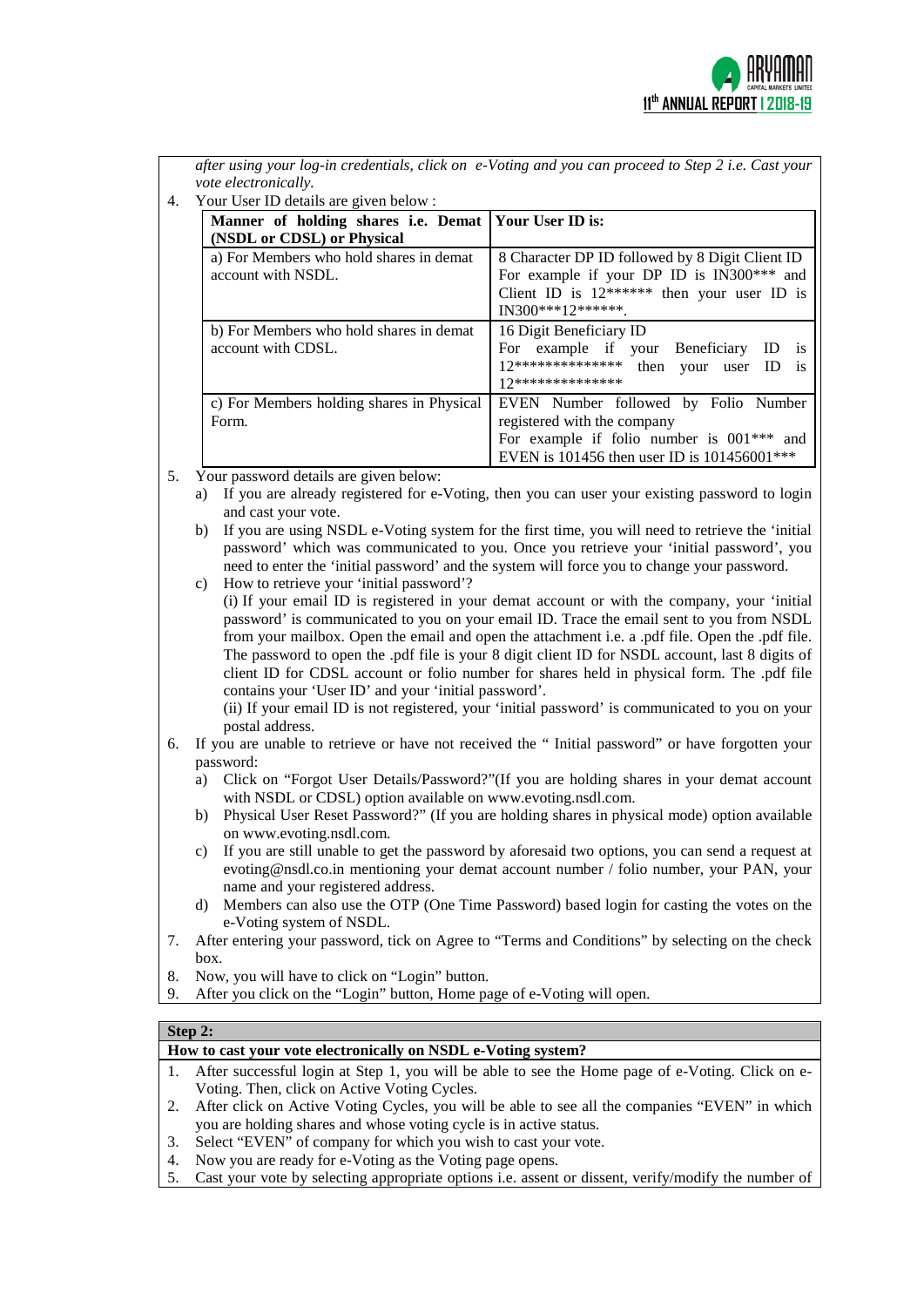

 $Sd$ <sup>-</sup>

shares for which you wish to cast your vote and click on "Submit" and also "Confirm" when prompted.

- 6. Upon confirmation, the message "Vote cast successfully" will be displayed.
- 7. You can also take the printout of the votes cast by you by clicking on the print option on the confirmation page.
- 8. Once you confirm your vote on the resolution, you will not be allowed to modify your vote.
- 8. Institutional shareholders (i.e. other than individuals, HUF, NRI etc.) are required to send scanned copy (PDF/JPG Format) of the relevant Board Resolution/ Authority letter etc. with attested specimen signature of the duly authorized signatory(ies) who are authorized to vote, to the Scrutinizer by e-mail to [jigar.gandhi@jngandco.in](mailto:jigar.gandhi@jngandco.in) with a copy marked to  $\frac{evoting@nsdl.co.in.}{evoting@nsdl.co.in.}$
- 9. It is strongly recommended not to share your password with any other person and take utmost care to keep your password confidential. Login to the e-voting website will be disabled upon five unsuccessful attempts to key in the correct password. In such an event, you will need to go through the ["Forgot User](https://www.evoting.nsdl.com/eVotingWeb/commonhtmls/NewUser.jsp)  [Details/Password?"](https://www.evoting.nsdl.com/eVotingWeb/commonhtmls/NewUser.jsp) or ["Physical User Reset Password?"](https://www.evoting.nsdl.com/eVotingWeb/commonhtmls/PhysicalUser.jsp) option available on www.evoting.nsdl.com to reset the password.
- 10. In case of any queries, you may refer the Frequently Asked Questions (FAQs) for Shareholders and evoting user manual for Shareholders available at the download section of [www.evoting.nsdl.com](http://www.evoting.nsdl.com/) or call on toll free no.: 1800-222-990 or send a request at [evoting@nsdl.co.in](mailto:evoting@nsdl.co.in)
- 11. A person, whose name is recorded in the register of members or in the register of beneficial owners maintained by the depositories as on the cut-off date only shall be entitled to avail the facility of remote e-voting as well as voting at the AGM through ballot paper.
- 12. Mr. Jigar kumar Gandhi, Practicing Company Secretary (Membership No. F7569) has been appointed for as the Scrutinizer for providing facility to the members of the Company to scrutinize the voting and remote e-voting process in a fair and transparent manner.
- 13. The Chairman shall, at the AGM, at the end of discussion on the resolutions on which voting is to be held, allow voting with the assistance of scrutinizer, by use of "Ballot Paper" for all those members who are present at the AGM but have not cast their votes by availing the remote e-voting facility.
- 14. The Scrutinizer shall after the conclusion of voting at the general meeting, will first count the votes cast at the meeting and thereafter unblock the votes cast through remote e-voting in the presence of at least two witnesses not in the employment of the Company and shall make, not later than three days of the conclusion of the AGM, a consolidated scrutinizer's report of the total votes cast in favour or against, if any, to the Chairman or a person authorized by him in writing, who shall countersign the same and declare the result of the voting forthwith.
- 15. The Results declared along with the report of the Scrutinizer shall be placed on the website of the Company <http://afsl.co.in/Acml/investor.html> and on the website of NSDL immediately after the declaration of result by the Chairman or a person authorized by him in writing. The results shall also be immediately forwarded to the BSE Limited, Mumbai.

16. **All queries relating to Share Transfer and allied subjects should be addressed to: Bigshare Services Private Limited 1st Floor, Bharat Tin Works Building, Opp. Vasant Oasis, Makwana Road, Marol, Andheri (East), Mumbai-400059 Registered Office:** 60, Khatau Building, Ground. Floor, Alkesh Dinesh Modi Marg, Fort, Mumbai – 400 001 **Tel** : 022 – 6216 6999 **Fax**: 022 – 2263 0434 **CIN**: L65999MH2008PLC184939 **Website:** <http://www.afsl.co.in/Acml/> By Order Of The Board Of Directors **FOR ARYAMAN CAPITAL MARKETS LIMITED Gunjan Kataruka** (Company Secretary) Mumbai, Thursday, August 29, 2019

**Email:** [aryacapm@gmail.com](mailto:aryacapm@gmail.com)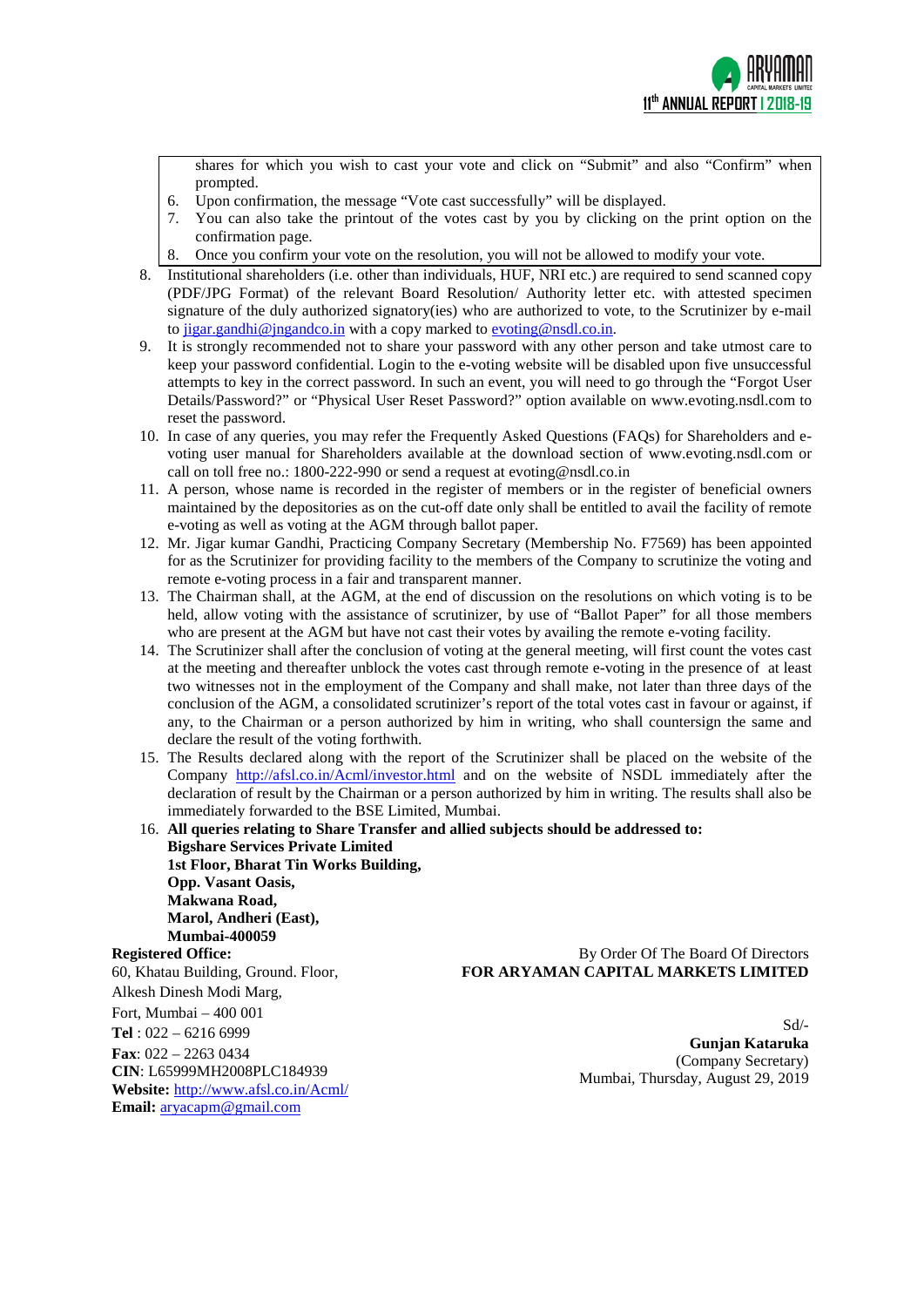

# **ROUTE MAP TO THE 11th AGM VENUE**